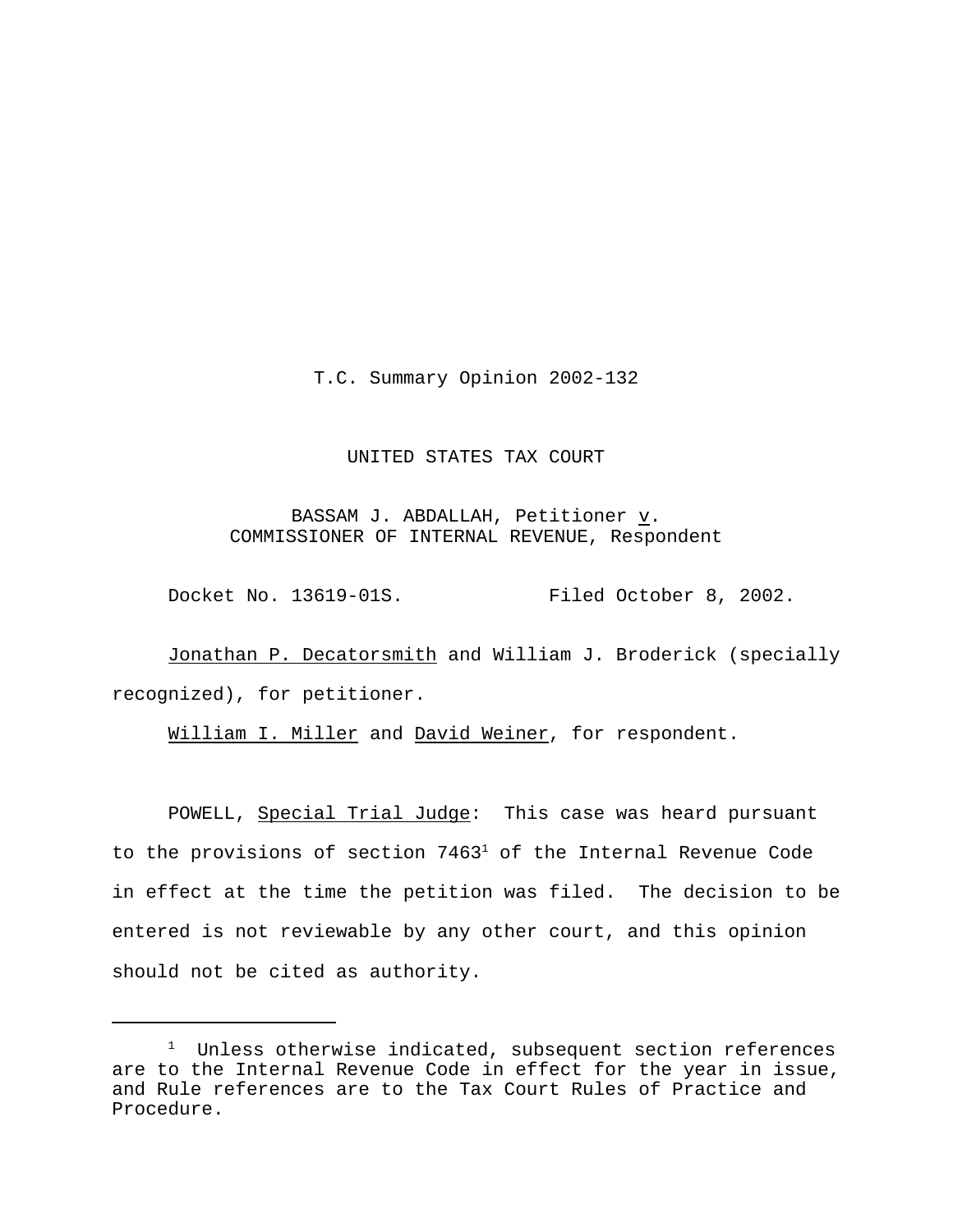Respondent determined a deficiency of \$3,311 in petitioner's 1998 Federal income tax arising from petitioner's failure to pay self-employment tax. The issue is whether petitioner is exempt from self-employment tax under section 1402(e). Petitioner resided in Hammond, Indiana, at the time the petition was filed.

Petitioner earned a Master of Divinity degree in December of 1976 from the Lutheran School of Theology in Chicago. In 1977, petitioner was ordained into the ministry by the Evangelical Lutheran Church in America. Since his ordination, he served as a minister of the Redeemer Lutheran Church in Bryant, Indiana.

Based on his religious beliefs and principles, petitioner conscientiously objects to accepting public insurance. Thus, in March of 1977, petitioner obtained a Form 4361, Application for Exemption from Self-employment Tax for Use by Ministers, Members of Religious Orders and Christian Science Practitioners, from the Internal Revenue Service in Muncie, Indiana. Petitioner completed and signed the Form 4361 in the presence of witnesses.

Petitioner mailed the Form 4361 to the Internal Revenue Service in Cincinnati, Ohio. Respondent has no record that Form 4361 was filed. Petitioner does not have a copy of the completed Form 4361. The General Instructions on Form 4361, Part G, state: "Mail your application to the Internal Revenue Service Center for the place where you live." The instructions directed petitioner,

 $- 2 -$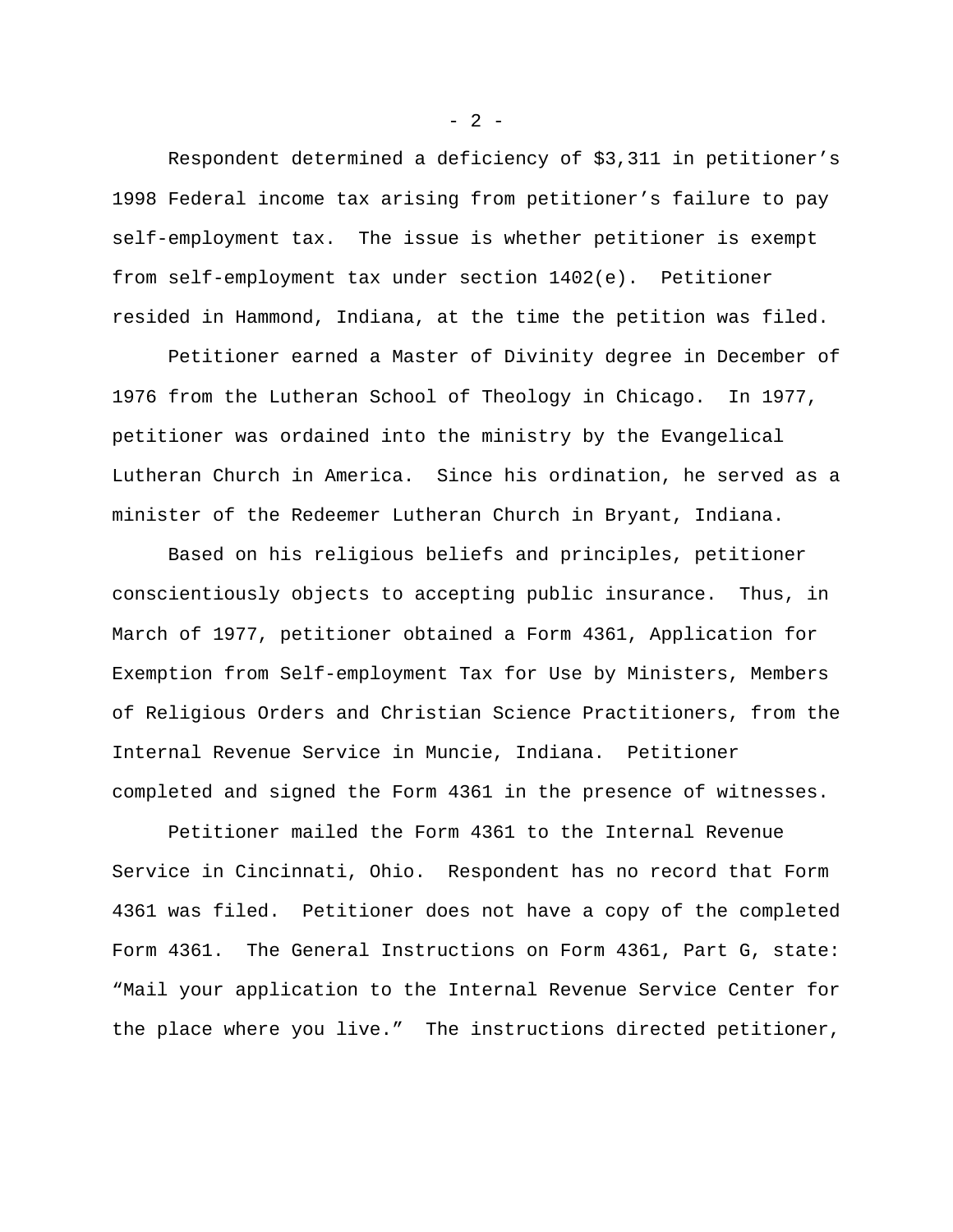a resident of Indiana, to mail Form 4361 to the Internal Revenue Service Center in Memphis, Tennessee.

The first 2 years petitioner had net self-employment earnings of \$400 or more for services he provided as a minister were 1978 and 1979. Petitioner has not paid self-employment taxes on his ministerial earnings since he filed the Form 4361 in 1977. Instead, he has relied on his investments with the Board of Pensions of the Evangelical Lutheran Church in America to provide for his retirement.

Section 1401(a) imposes a tax on the self-employment income of a taxpayer. Section  $1402(e)(1)$ , however, provides:

(1) Exemption.–-Subject to paragraph (2), any individual who is (A) a duly ordained, commissioned, or licensed minister of a church \* \* \* upon filing an application (in such form and manner, and with such official, as may be prescribed by regulations made under this chapter) together with a statement that either he is conscientiously opposed to, or because of religious principles he is opposed to, the acceptance (with respect to services performed by him as such minister, member, or practitioner) of any public insurance which makes payments in the event of death, disability, old age, or retirement \* \* \* and in the case of an individual described in subparagraph (A), that he has informed the ordaining, commissioning, or licensing body of the church or order that he is opposed to such insurance, shall receive an exemption from the tax imposed by this chapter with respect to services performed by him as such minister, member, or practitioner. \* \* \*

The exemption must be filed no later than "the due date of the return (including any extension thereof) for the second taxable year for which he has net earnings from self-employment \* \* \* of \$400 or more". Sec. 1402(e)(3)(A). Section 1.1402(e)-

 $- 3 -$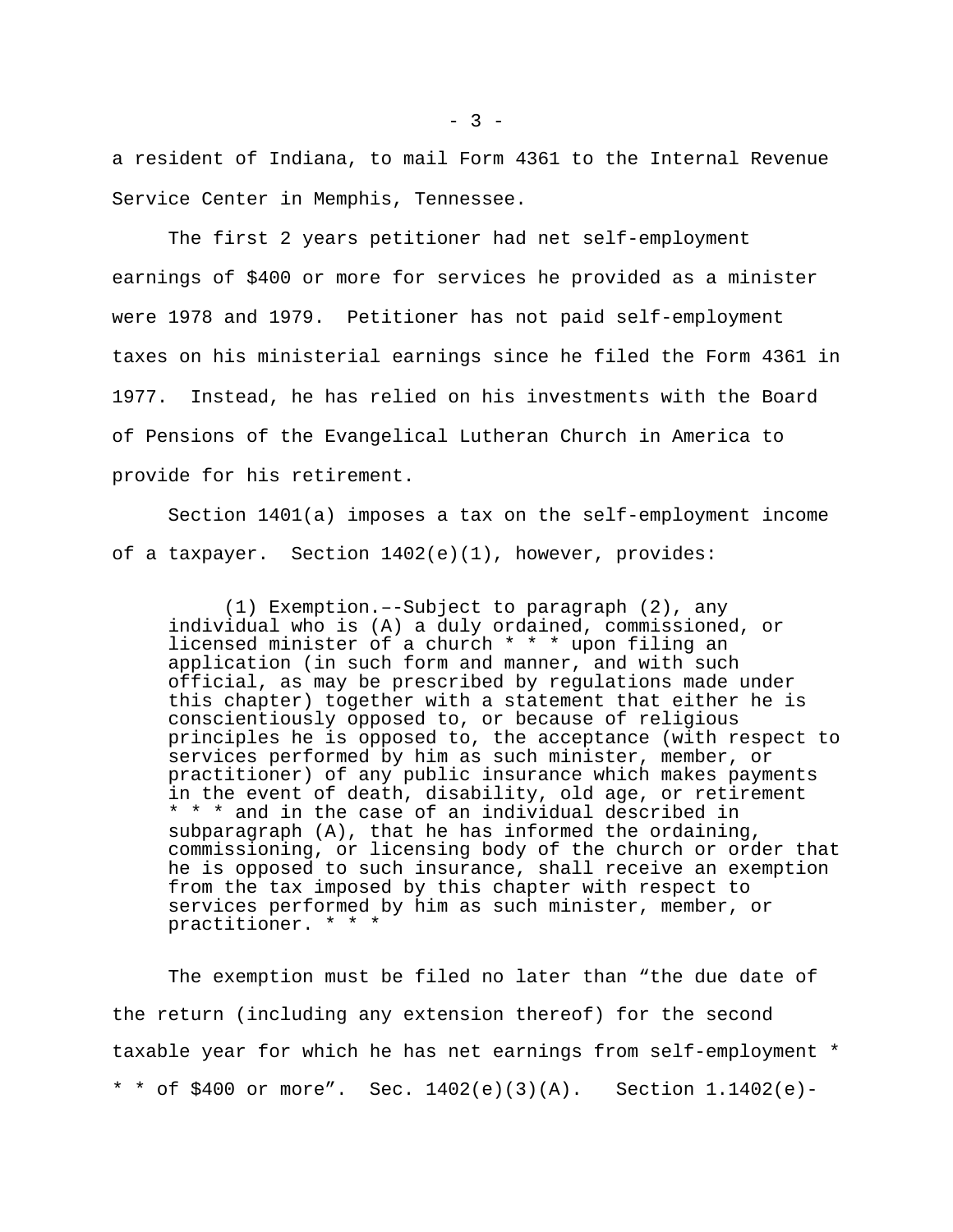2A(a)(1), Income Tax Regs., provides: "Such a request shall be made by filing an application for exemption on Form 4361".

The parties agree that petitioner is a minister who qualifies for exemption under section 1402(e). The parties further agree that, if Form 4361 was filed, the filing was timely. The issue is whether petitioner filed a Form 4361 in 1977.

We found petitioner's evidence that he had filed for an exemption to be particularly credible. His testimony concerning the filing of the Form 4361 was straightforward and plausible. Further, his testimony was buttressed by the written statement of a witness who observed petitioner complete and sign the Form 4361 in 1977.<sup>2</sup>

With regards to whether the application was approved by respondent, as required by the regulations, see section 1.1402(e)-2A(c), Income Tax Regs., we believe that such approval must have been given.<sup>3</sup> Petitioner consistently has not paid self-employment taxes on his ministerial earnings since 1977. While we reject any argument concerning estoppel against respondent, it seems highly peculiar that, if the approval had

 $- 4 -$ 

 $2$  Technically, the statement is hearsay. See Fed. R. Evid. 802. However, respondent has not raised an objection, and the statement definitely has probative value. See Rule 177.

<sup>&</sup>lt;sup>3</sup> While petitioner could not produce a copy of the application, we note that neither sec. 1402(e), sec. 6001 (pertaining to required records), nor the applicable regulations require petitioner to retain such a copy.